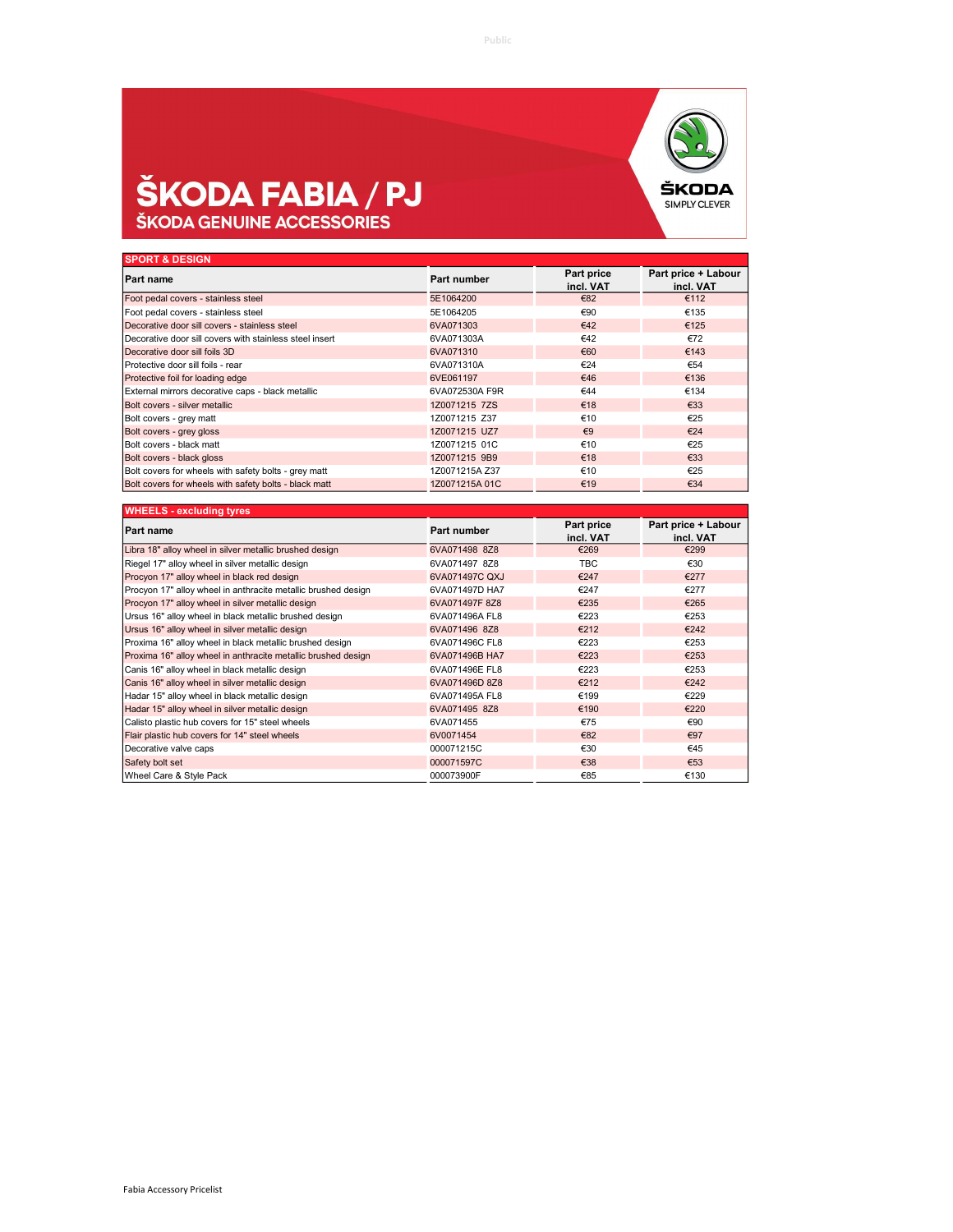| <b>CONNECTIVITY</b>               |             |                         |                                  |
|-----------------------------------|-------------|-------------------------|----------------------------------|
| <b>Part name</b>                  | Part number | Part price<br>incl. VAT | Part price + Labour<br>incl. VAT |
| Connecting cable USB to Apple     | 5E0051510E  | €31                     | €31                              |
| Connecting cable USB to Mini USB  | 5JA051446H  | €28                     | €28                              |
| Connecting cable USB to Micro USB | 5JA051446J  | €28                     | €28                              |
| Connecting cable USB to USB C     | 565051510   | €32                     | €32                              |
| USB-C to USB-A 3.0 adapter        | 000051443J  | €7                      | €7                               |

| <b>COMFORT &amp; UTILITY</b>                  |                |                         |                                  |
|-----------------------------------------------|----------------|-------------------------|----------------------------------|
| Part name                                     | Part number    | Part price<br>incl. VAT | Part price + Labour<br>incl. VAT |
| Smart Holder - adapter                        | 3V0061128      | €10                     | €25                              |
| Smart Holder - hook                           | 3V0061126      | €5                      | €20                              |
| Smart Holder - hanger                         | 000061127F     | €27                     | €42                              |
| Smart Holder - multimedia holder              | 3V0061129      | €24                     | €39                              |
| <b>Comfort Pack M</b>                         | 000061122E     | €86                     | €176                             |
| Comfort Pack Lite                             | 000061122N     | €78                     | €153                             |
| <b>Entertainment Pack</b>                     | 000061122K     | €50                     | €110                             |
| Interior LED reading lamp                     | 000069690L     | €36                     | €51                              |
| Ashtray to cup holder                         | 000061142B     | €15                     | €30                              |
| Bin for door panel - black                    | 5JA061107 9B9  | €16                     | €31                              |
| Bin for door panel - beige                    | 5JA061107 WC4  | €18                     | €33                              |
| Umbrella                                      | 000087600G 9B9 | €36                     | €36                              |
| Portable coffee maker                         | 000069641D     | €351                    | €351                             |
| Thermo-electric cooling box - 15 I            | 5L0065400      | €213                    | €228                             |
| Thermo-electric cooling box - 20 I            | 000065400G     | €369                    | €384                             |
| Sun shade - for panoramic sunroof             | 6VA064365      | €193                    | €216                             |
| Lid funnel for windscreen-washer reservoir    | 000096706      | €5                      | €20                              |
| Trapezium ice scraper                         | 000096010E     | $\epsilon$ 4            | €19                              |
| <b>Brush</b>                                  | 000096011D     | €12                     | €27                              |
| Textile foot mats - Standard                  | 6VC061404      | €62                     | €77                              |
| Textile foot mats - Prestige with grey nubuck | 6VC061270      | €69                     | €84                              |
| Foot rest "Lounge Step"                       | 000061141A     | €97                     | €112                             |
| All-weather foot mats with grey lettering     | 6VC061500      | €0                      | €15                              |
| All-weather mat over tunnel                   | 6VA061580      | €8                      | €23                              |
| Double-sided boot mat                         | 6VE061163      | €70                     | €85                              |
| Plastic boot dish                             | 6VE061162      | €98                     | €113                             |
| Aluminium partition for plastic boot dish     | 565017254      | €52                     | €67                              |
| Sliding dividing element                      | 000017254A     | €15                     | €30                              |
| Boot bag                                      | DMK770003      | €60                     | €75                              |
| Universal fixing element                      | 6V0061104      | €15                     | €30                              |
| Flexi compartment                             | 6V0061104A     | €21                     | €36                              |
| Netting system - black                        | 6VE065110      | €78                     | €93                              |
| Netting system - black                        | 6VE065110B     | €42                     | €57                              |
| Netting system - grey                         | 6VE065110A     | €65                     | €80                              |
| Net under parcel shelf                        | 6VE065110C     | €50                     | €125                             |
| Multifunctional pocket                        | 654061103      | €44                     | €59                              |
| False boot floor                              | 6VE061261      | €106                    | €121                             |
| Front mud flaps                               | 6VA075111      | €15                     | €45                              |
| Rear mud flaps                                | 6VE075101      | €14                     | €44                              |
| License plate pad                             | KEA075004      | €2                      | €17                              |
| Lid funnel for windscreen-washer reservoir    | 000096706      | €5                      | €5                               |